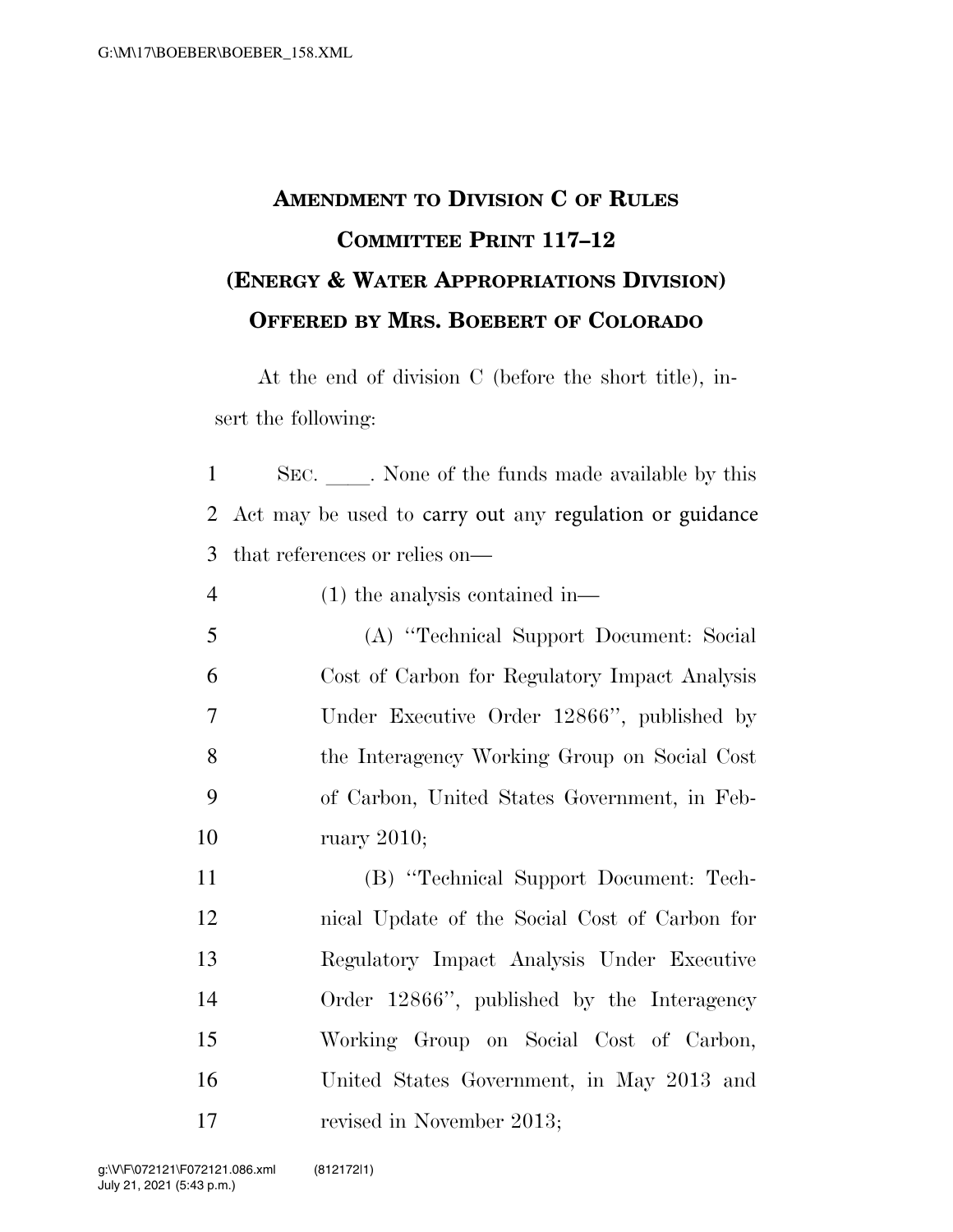| $\mathbf{1}$   | (C) "Revised Draft Guidance for Federal         |
|----------------|-------------------------------------------------|
| $\overline{2}$ | Departments and Agencies on Consideration of    |
| 3              | Greenhouse Gas Emissions and the Effects of     |
| $\overline{4}$ | Climate Change in NEPA Reviews", published      |
| 5              | by the Council on Environmental Quality on      |
| 6              | December 24, 2014 (79 Fed. Reg. 77801);         |
| 7              | (D) "Technical Support Document: Tech-          |
| 8              | nical Update of the Social Cost of Carbon for   |
| 9              | Regulatory Impact Analysis Under Executive      |
| 10             | Order 12866", published by the Interagency      |
| 11             | Working Group on Social Cost of Carbon,         |
| 12             | United States Government, in July 2015;         |
| 13             | (E) "Addendum to the Technical Support"         |
| 14             | Document on Social Cost of Carbon for Regu-     |
| 15             | latory Impact Analysis Under Executive Order    |
| 16             | 12866: Application of the Methodology to Esti-  |
| 17             | mate the Social Cost of Methane and the Social  |
| 18             | Cost of Nitrous Oxide", published by the Inter- |
| 19             | agency Working Group on Social Cost of Green-   |
| 20             | house Gases, United States Government, in Au-   |
| 21             | gust 2016;                                      |
| 22             | (F) "Technical Support Document: Tech-          |
| 23             | nical Update of the Social Cost of Carbon for   |
| 24             | Regulatory Impact Analysis Under Executive      |
| 25             | Order 12866", published by the Interagency      |